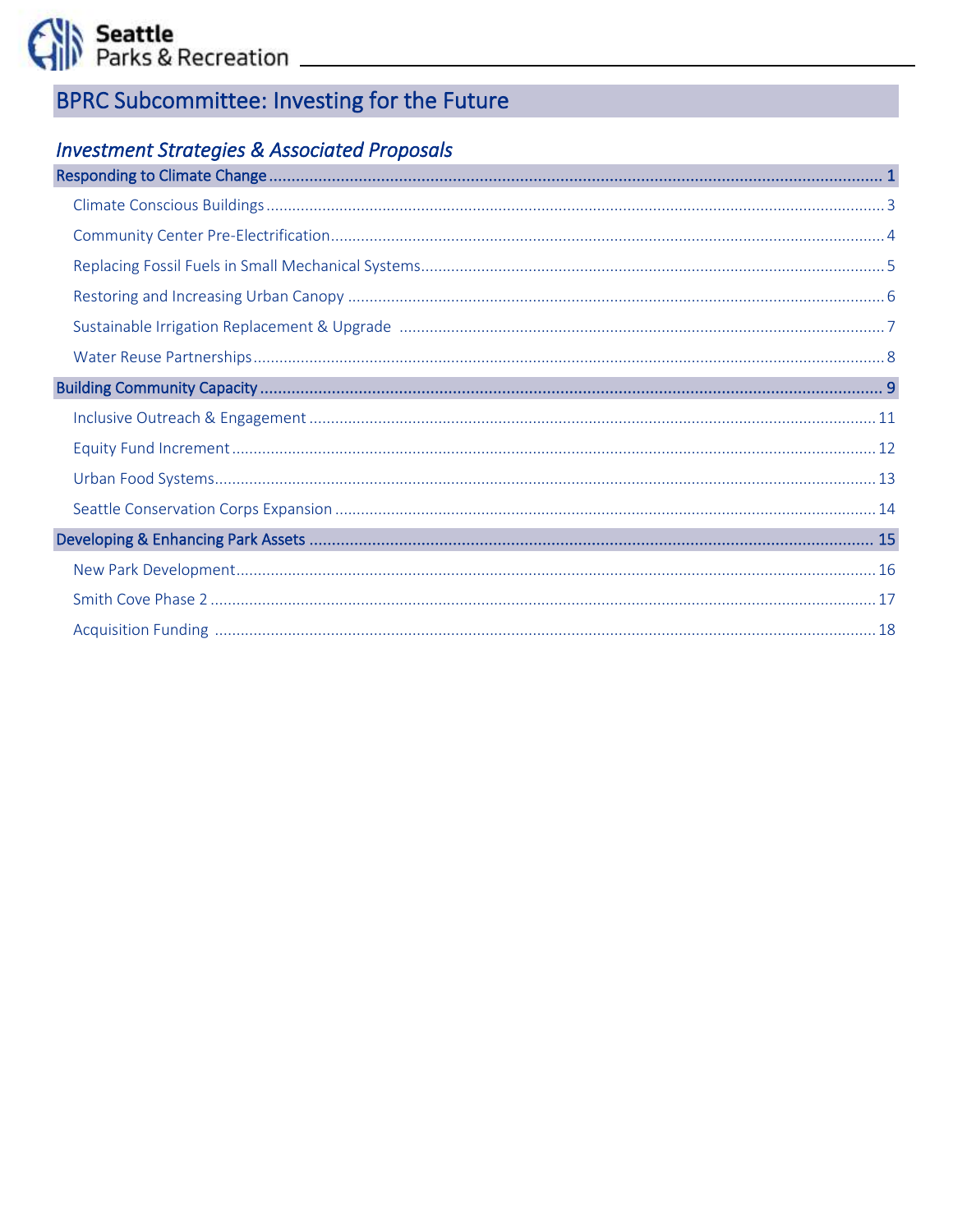# <span id="page-1-0"></span>Responding to Climate Change

# Cycle 2 Funding Strategy

As the owner and operator of hundreds of buildings and thousands of acres of park land, SPR has a key role to play in advancing the City's efforts to respond to climate change through reducing our carbon footprint, responsibly stewarding natural resources, and building urban canopy. This strategy builds our system's resiliency to climate change by investing in climate change mitigation and adaptation measures like divesting from fossil fuels, leveraging Seattle's tree canopy to mitigate climate change impacts, and responsibly stewarding water resources.

#### Alignment with SPR Strategic Priorities

[2020-2032 Strategic Plan](https://www.seattle.gov/Documents/Departments/ParksAndRecreation/PoliciesPlanning/SPR_Strategic_Plan.03.27.2020.pdf) HE1 . HE3 . HE4 . HE6 . HE8 [2022-2024 Action Plan](https://www.seattle.gov/Documents/Departments/ParksAndRecreation/BRPC/2022-2024%20Action%20Plan_031022.pdf) Action 9 · Action 10

## Reporting & Accountability

- 1-2 large facilities and 2 small facilities converted to electric heat
- 3-4 community centers prepared for electrification per year
- 1 new solar array added annually
- 100 new trees planted annually
- 5-10 acres served by irrigation systems renovated annually

## Relevant Community Input

# **2019 Strategic Plan Engagement** • Climate change is a driving factor shifting our context that SPR should consider in shaping strategic priorities. • Need shelter space from extremes caused by climate

- change (i.e., cooling at facilities, covered sport courts, etc.)
- Healthy green infrastructure, including more trees, as an important piece of climate resilience.
- Leverage and preserve existing outdoor spaces to mitigate climate impacts for communities.

#### **2021 Action Plan Engagement**

- Make strategic investments to balance climate adaptation and mitigation (adding air conditioning in facilities to provide respite from heat while investing in alternative energy and enhancing facilities' energy efficiency).
- Decrease SPR's impact on climate by using electric equipment and environmentally preferred land/resource management practices.
- Prioritize actions that leverage Seattle's tree canopy in mitigating the impacts of climate change, including how to sustain and expand current canopy and respond to stresses.

## Equity Considerations

While one driver of SPR's climate response strategy is the need to make progress toward citywide policy direction (e.g., Executive Order 2021-09: Driving Accelerated Climate Action, which requires all City-owned building be fossil-fuel free by 2035), equity is another critical consideration informing these investments. Climate change poses a threat to all Seattle residents, but climate risks and stresses disproportionately impact under-resourced BIPOC communities in myriad ways like proximity to urban heat islands and lack of access to climate-controlled spaces during increasingly severe heat events. The proposals in this strategy will seek to center equity in implementation planning to the extent possible to mitigate inequitable impacts of climate change.

#### Proposed Investments

Invests in mitigating climate change by reducing our carbon footprint through converting facilities to electric heating systems and increasing urban canopy. Invests in adapting to climate impacts through water resource management.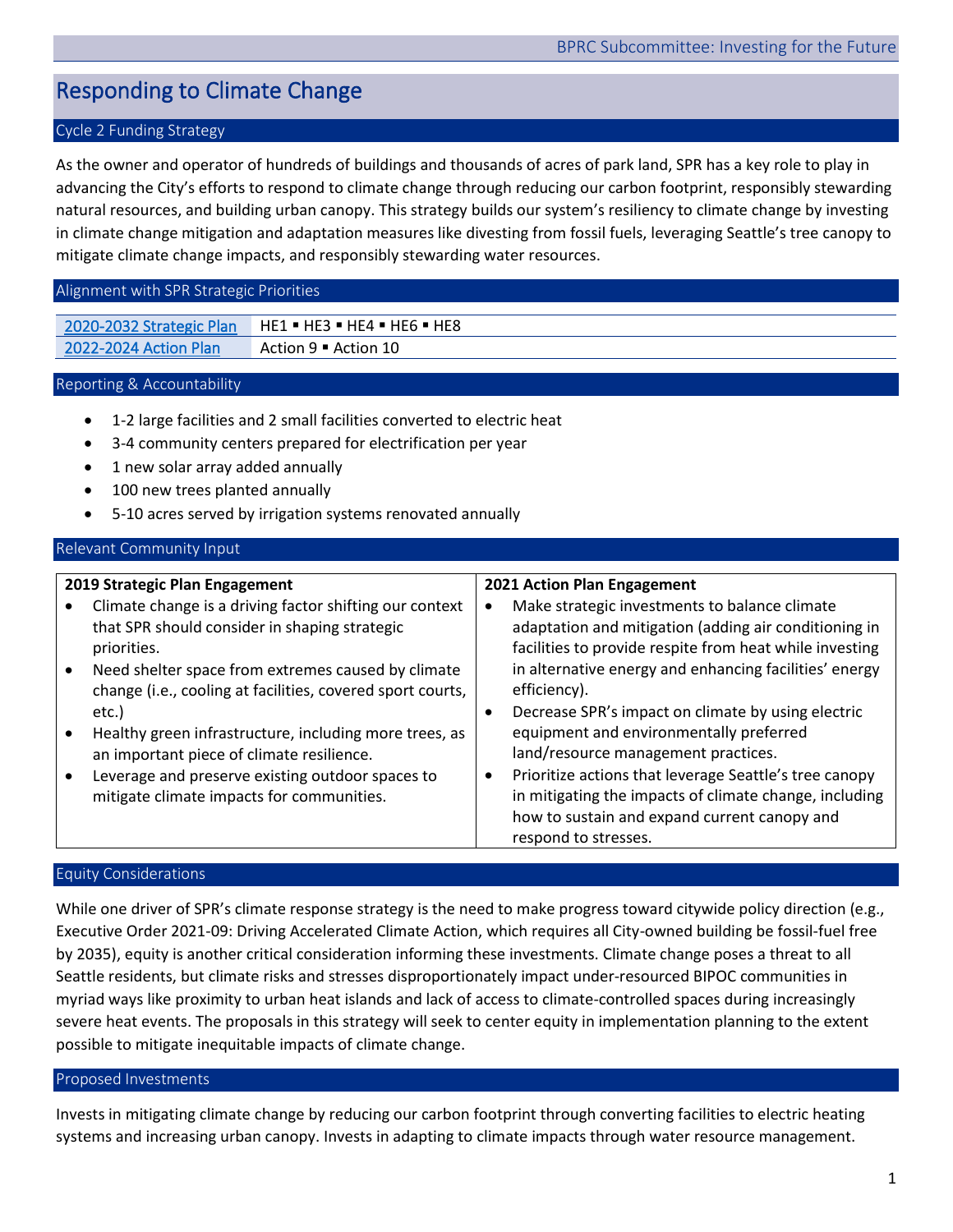BPRC Subcommittee: Investing for the Future

| <b>Proposed Expansion</b>                   | <b>Line of Business</b>                 | <b>Investment Level</b> | <b>FTE</b> |
|---------------------------------------------|-----------------------------------------|-------------------------|------------|
| <b>Climate Conscious Buildings</b>          | Asset Management & Life Cycle Program   | \$3,120,000             | 0.0        |
| <b>Community Center Pre-Electrification</b> | Capital Planning & Facility Maintenance | \$555,000               | 0.0        |
| Replacing Fossil Fuels in Small Mechanical  | Capital Planning & Facility Maintenance | \$700,000               | 1.0        |
| Systems                                     |                                         |                         |            |
| Restoring and Increasing Urban Canopy       | Tree Crew & Natural Areas               | \$400,000               | 2.0        |
| Sustainable Irrigation Replacement &        | Asset Management & Life Cycle Program   | \$625,000               | 0.0        |
| Upgrade                                     |                                         |                         |            |
| <b>Water Reuse Partnerships</b>             | Asset Management & Life Cycle Program   | \$590,000               | 0.0        |
|                                             | <b>Total</b>                            | \$5,990,000             | 3.0        |

Other Considerations *(ideas or investments not currently included in strategy)* 

Investments to decarbonize by 2035; green fleet investments and upgrading facilities to support electric small equipment (leaf blowers, line trimmers, etc.).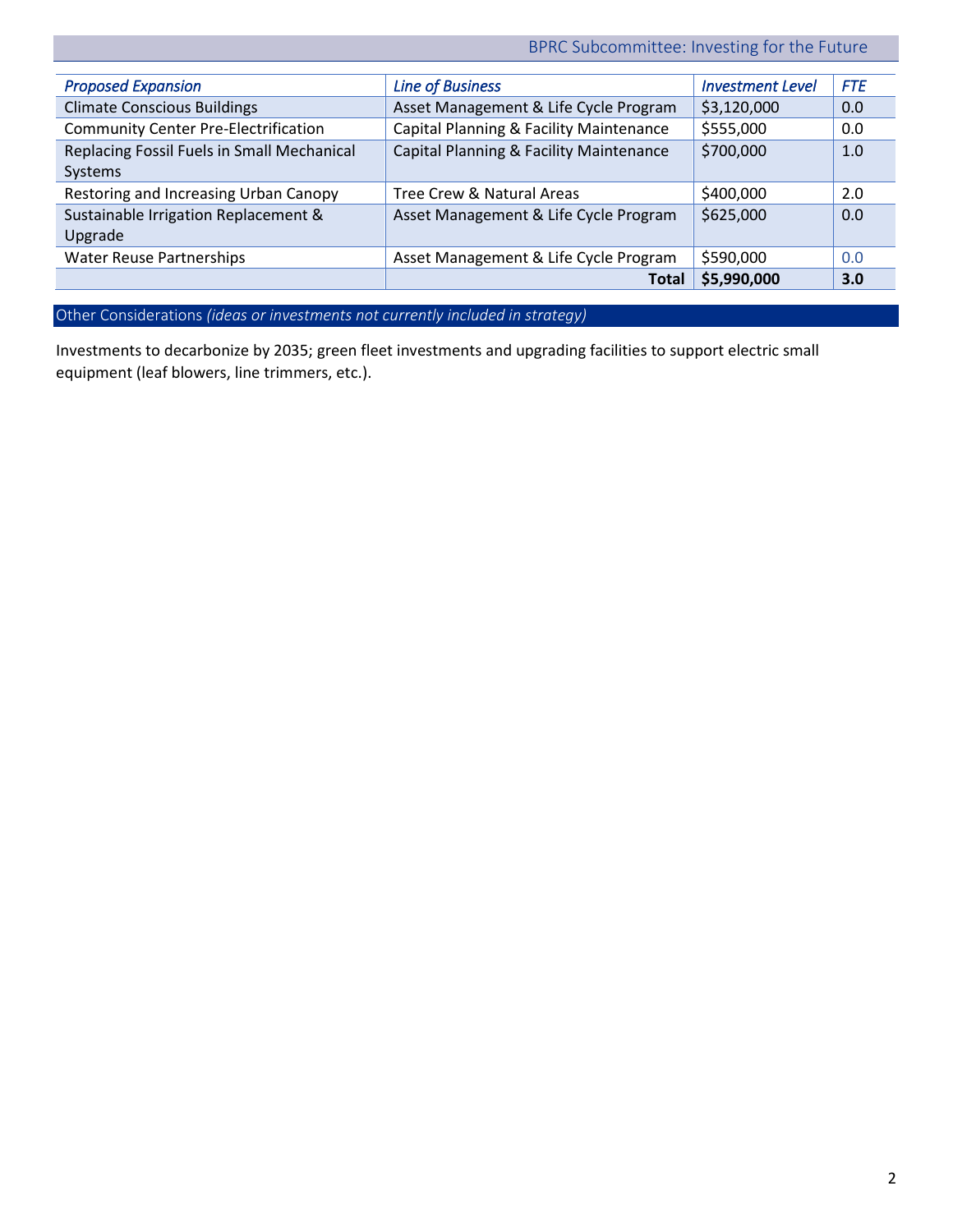# <span id="page-3-0"></span>Climate Conscious Buildings

#### Proposal Description

This proposal is for a new program to support eliminating Seattle Parks and Recreation's reliance on fossil fuels for heating and conditioning air, and water heating within its building portfolio. The projects in this program will convert our facilities away from the use of fossil fuel (primarily natural gas) heating systems to systems that rely on electricity primarily generated through hydropower, and would support conversion of the HVAC system, electrical service upgrades, and building envelope improvements to meet energy code requirements. In many cases, this work will provide cooling and improved air filtration in facilities, improving adaptiveness to extreme heat and smoke events. This proposal provides seed funding to leverage within planned renovation projects to add decarbonization and provide match funding for external grants. This proposal also provides funding for 1 solar array per year to be coordinated with SPR's existing roof replacement program and reduce the total load to the electrical grid.

## Baseline Funding & Level of Service

Mayor Durkan issued Executive Order 2021-09: Driving Accelerated Climate Action, which requires all City-owned building be fossil-fuel free by 2035. SPR has an inventory of roughly 65 buildings that remain heated by fossil fuels and does not currently have dedicated funding devoted to facility electrification. In some cases, SPR has been able to add electrification to the scope of major facility renovation projects to convert facilities from fossil fuel-based heating systems (recent examples include Magnuson Community Center, Magnuson Building 406, and South Park Community Center (in permitting)). However, this has often been made possible through the addition of funding outside the original budgets and scope or at the expense of other potential programmatic or facility improvements.

| Proposed Funding Level            |                             |                         |            |
|-----------------------------------|-----------------------------|-------------------------|------------|
| <b>Line of Business</b>           | <b>Sub-Line of Business</b> | <b>Investment Level</b> | <b>FTF</b> |
| Capital Development & Improvement | <b>Buildings</b>            | \$3,120,000             | 0.0        |

#### Reporting & Accountability

- Up to 9 facilities electrified throughout Cycle 2 (average of 1-2/year)
- Progress toward target to decarbonize facility inventory by 2045 (*assuming outside leveraged funding)*
- One solar array added per year (and location)

# Equity Considerations

Climate change resilience and mitigation were identified as key priorities during the 2021 Action Plan engagement. This proposal would take a huge step in addressing those concerns. Projects with cooling and air filtration benefits will be prioritized in neighborhoods with higher heat exposure and higher priority census tracts in the Race and Social Equity Index. SPR may even adopt a strategy of swapping new boilers away from some of these facilities to lower-priority facilities with failing equipment to deliver these benefits to the higher priority locations.

#### Geographic Considerations

The priorities and scopes for program implementation will be established as part of Seattle Parks and Recreation's Climate Conscious Buildings Plan, which is being initiated in 2022. Potential early sites decarbonization include:

| <b>Potential Early Project Candidates</b>               | Race and Social Equity Index Quintile | <b>Council District</b> |
|---------------------------------------------------------|---------------------------------------|-------------------------|
| High Point Community Center Decarbonization             | Highest Disadvantage                  |                         |
| Van Asselt Community Center Re-roof and Decarbonization | Highest Disadvantage                  |                         |

See "Climate Conscious Buildings" layer on Potential Cycle 2 Park District Capital Investments map for the distribution of potential sites for these investments throughout Cycle 2.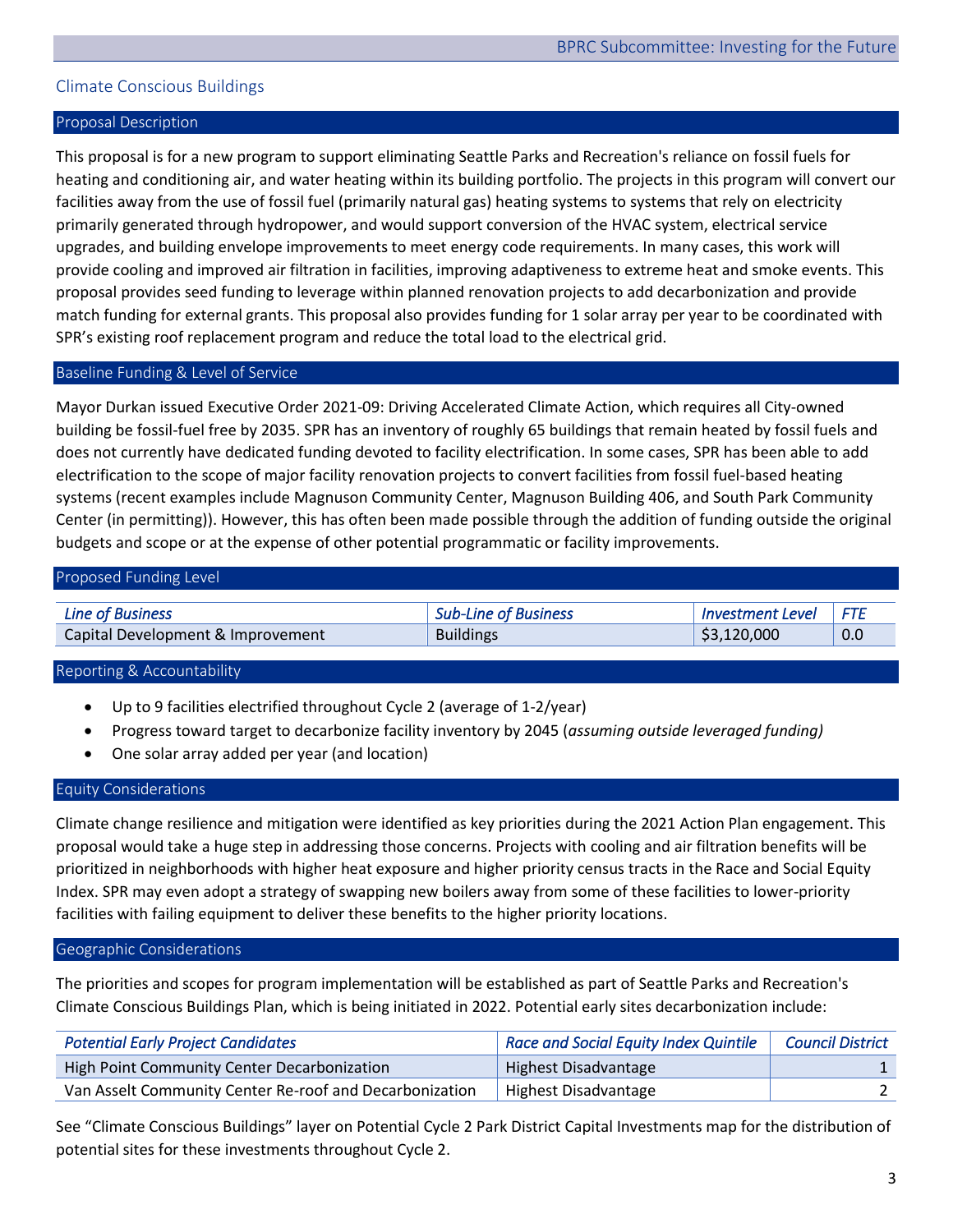# <span id="page-4-0"></span>Community Center Pre-Electrification

## Proposal Description

This proposal complements the Climate Conscious Buildings proposal (above). This proposal would help prepare our community centers for electrification by shrinking the Energy Use Intensity (EUI) at community centers prior to electrification. Electrifying a building will require enormous amounts of energy to heat and cool the facility, much more electricity than is currently used. This proposal would reduce each building's energy consumption as much as possible before electrification by systematically changing out every light fixture to LED inside and outside the facility and the parking lot, building on work started in 2018 and 2019. This proposal would also install advanced lighting controls that turn off lights during the day and when no one is in a room, further shrinking our electricity consumption, and install destratification fans in gymnasiums, which mix the air to recirculate heat from the top of gym spaces back down to where users are located so when heat pumps are installed, people feel warm without turning up the thermostat.

## Baseline Funding & Level of Service

Efforts from the Facilities Maintenance team to reduce overall energy consumption is SPR facilities began in 2018 without dedicated baseline funding. This proposal would allow the division to prioritize the funding to address electrification systematically each year rather than on an incremental basis.

| Proposed Funding Level                               |                             |                         |      |
|------------------------------------------------------|-----------------------------|-------------------------|------|
| <b>Line of Business</b>                              | <b>Sub-Line of Business</b> | <b>Investment Level</b> | ⊩FTE |
| <b>Capital Planning &amp; Facilities Maintenance</b> | <b>Facility Maintenance</b> | \$555,000               | 0.0  |

#### Reporting & Accountability

- 3-4 community centers prepared for electrification each year
- Once complete, estimated 40-60% energy reduction

#### Equity Considerations

**SPR Staff Equity Score:** Low/Medium | Potential for affecting systemic change through environmental equity actions and use of RSJ tool, but lack of explicit outcomes supporting equity and other equity-focused criteria. Primarily driven by the need to meet the City's emission reduction goals.

#### Geographic Considerations

This proposal affects all SPR community centers. Prioritization of buildings will be assessed based on where they fall per the Racial and Social Equity Index map. Buildings in the most disadvantaged areas will be prioritized first for electrification and pre-electrification. First sites would include: Rainier, Van Asselt, Miller, Jefferson, Garfield and Yesler.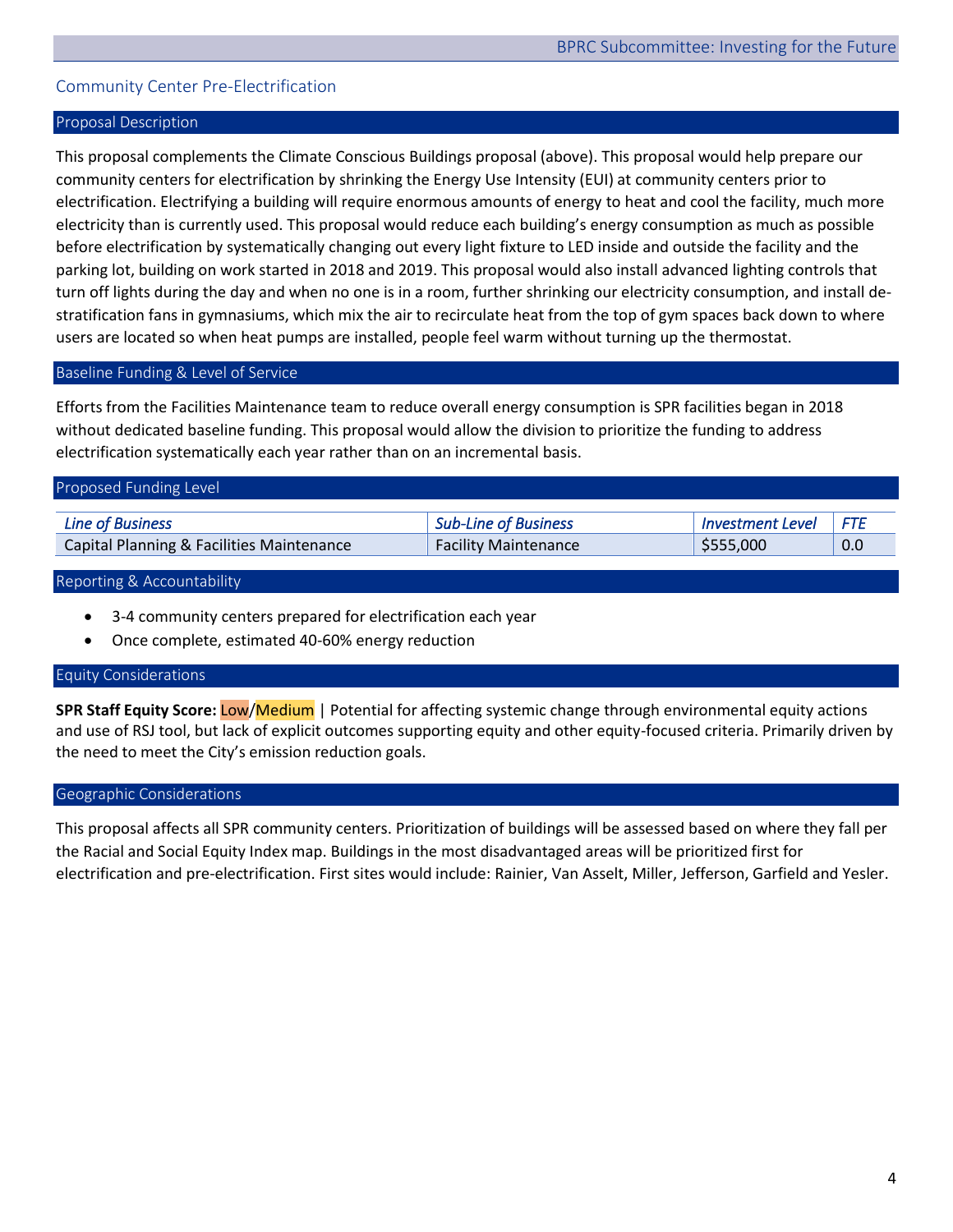# <span id="page-5-0"></span>Replacing Fossil Fuels in Small Mechanical Systems

## Proposal Description

This proposal complements the Climate Conscious Buildings proposal (above) by installing electric heat pumps and associated required Code upgrades (building envelope improvements) at certain small buildings that currently operate gas-powered furnaces, including crew quarters, buildings operated by concessionaires and/or rental sites, etc. This proposal would also fund the conversion to electric heat pumps at the remaining six remaining buildings in Seattle Parks and Recreation's building portfolio that burn heating oil and would remove and replace the energy-intensive and antiquated electric furnace at the Jackson Park Restaurant. This proposal would take advantage of our existing Bcontracts with mechanical system replacement vendors to implement energy conservation projects. This model targets the middle space between very small projects that can be undertaken by SPR's in-house shops crews and very large projects undertaken by capital project managers and supports SPR's implementation of Executive Order 2021-09: Driving Accelerated Climate Action, which requires all City-owned building be fossil-fuel free by 2035.

#### Baseline Funding & Level of Service

Similar to the above proposal, the department does not have any baseline funding to support the conversion of gas powered heating systems to electric. The work is done incrementally when funds are available or when an existing boiler becomes a health and safety issue. This proposal would allow the Capital Planning and Facilities Maintenance teams to prioritize the conversions at facilities still currently dependent on fossil fuels.

| Proposed Funding Level                    |                             |                         |     |
|-------------------------------------------|-----------------------------|-------------------------|-----|
| <b>Line of Business</b>                   | <b>Sub-Line of Business</b> | <b>Investment Level</b> | FTF |
| Capital Planning & Facilities Maintenance | <b>Facility Maintenance</b> | \$700,000               | 1.0 |

#### Reporting & Accountability

- All remaining facilities using oil heat converted to electric during Cycle 2.
- ~2 small buildings converted from natural gas heat to electric per year.

#### Equity Considerations

**SPR Staff Equity Score:** Low | Potential for affecting systemic change through environmental equity actions, but lack of explicit outcomes supporting equity and other equity-focused criteria. Primarily driven by the need to meet the City's emission reduction goals.

#### Geographic Considerations

Small buildings proposed for conversion from fossil fuel-based heating systems to heat pumps by Cycle 2 year are summarized in the table below. First priority sites include: Victory Heights, Lower Woodland Lawn Bowling, Crew Quarters at Jefferson and West Seattle golf courses and Lincoln Park.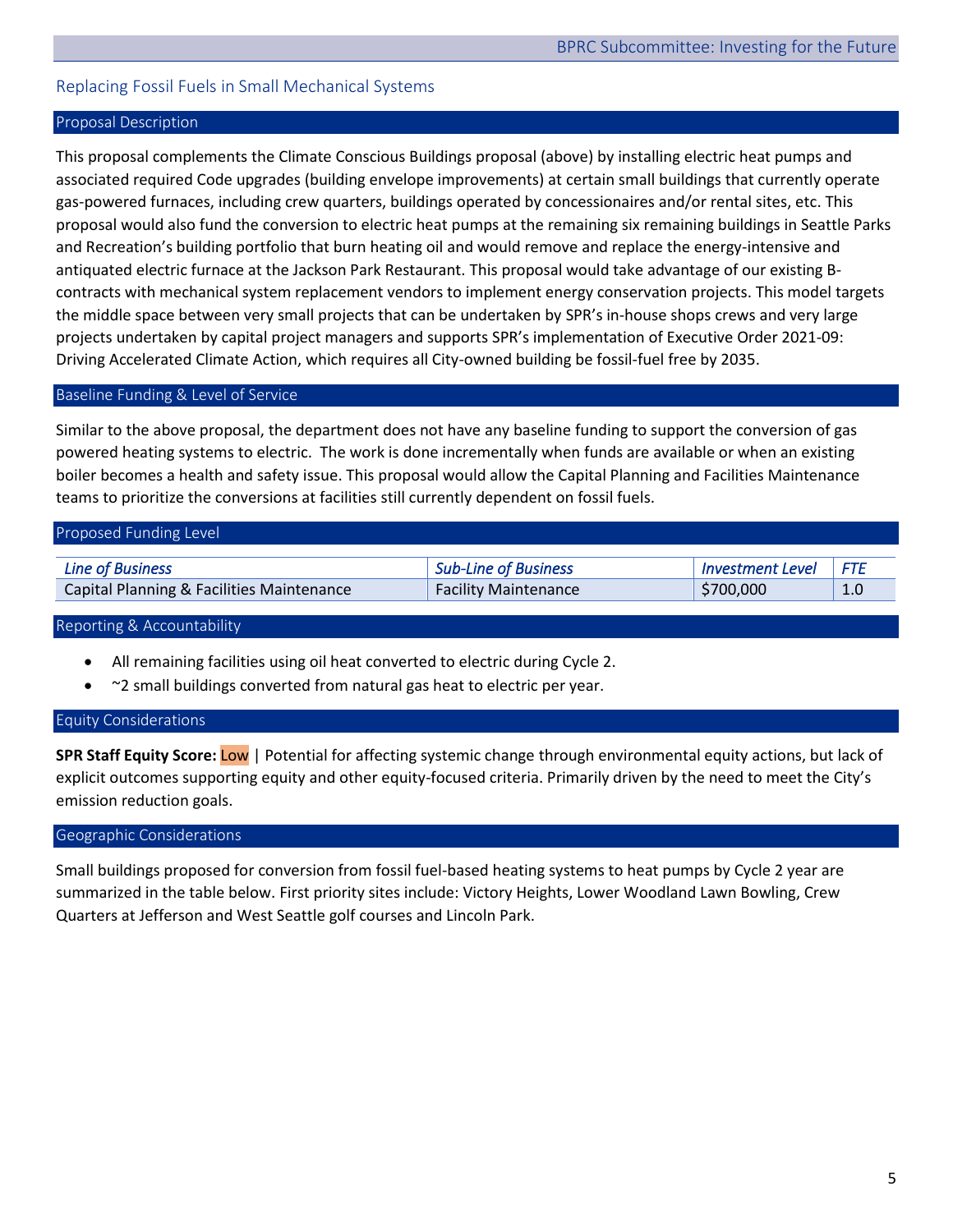# <span id="page-6-0"></span>Restoring and Increasing Urban Canopy

## Proposal Description

This proposal builds SPR's capacity to respond to climate change through tree planting, expanded tree care, and revegetation in landscaped parks, and natural area greenspaces. This investment would support a collaborative effort of SPR's Green Seattle Partnership and Urban Forestry teams to increase canopy coverage. These actions will be designed to shift SPR's tree composition to long-lived, climate-resilient species, while balancing culturally appropriate greening with species selection that meets anticipated temperature changes that support species diversity. Specific actions include planting additional trees annually, expanding establishment care, and providing adequate mulch and water. These actions also provide direct benefit to human health by combating heat islands and reducing airborne pollutants. Forests and human communities in Seattle are impacted by climate disruption from urban heat islands, prolonging droughts, and extreme weather like atmospheric rivers, smoke season and heat events. Warming conditions have already harmed Seattle's trees and may outpace the urban forest's ability to adapt, grow and evolve, increasing their vulnerability to insects, disease, and even wildfire. These climate risks and stresses inequitably impact under-resourced BIPOC communities. SPR's approach to this work would be grounded in the environmental justice principles outlined in the City of Seattle Equity & Environment Agenda and would focus land care in priority neighborhoods with BIPOC community collaboration and informed by race and social equity indexes and ground level heat mapping data. This proposal leverages existing programs and funding to build climate-ready urban forests and institutionalize climate adaptation.

# Baseline Funding & Level of Service

The department's baseline funding for Natural Resource Maintenance crews is close to \$8,700,000 and which includes heavy equipment, turf maintenance, urban forestry, natural area maintenance, and others.

| Line of Business          | <b>Sub-Line of Business</b>                                          |            | <b>Baseline</b> |     | <i>FTE</i> |
|---------------------------|----------------------------------------------------------------------|------------|-----------------|-----|------------|
|                           |                                                                      | <b>MPD</b> | GE              | OTH |            |
| Tree Crew & Natural Areas | Natural Resource Maintenance \$3,452,000 \$5,016,000 \$195,000 72.72 |            |                 |     |            |

| Proposed Funding Level    |                              |                         |     |
|---------------------------|------------------------------|-------------------------|-----|
| <b>Line of Business</b>   | <b>Sub-Line of Business</b>  | <i>Investment Level</i> | FTE |
| Tree Crew & Natural Areas | Natural Resource Maintenance | \$400,000               | 2.0 |

#### Reporting & Accountability

• Plant, water, and mulch 100 additional 2-in caliper trees annually

#### Equity Considerations

**SPR Staff Equity Score:** High | Focus inclusive engagement, expanding access to SPR services, affecting systemic change, responsiveness to community feedback, use of RSJ tools, and explicit outcomes that support equity.

#### Geographic Considerations

This is a systemwide proposal, with a focus on planting new trees and performing restoration to mitigate exposure to urban heat islands. The implementation team will consult with subject-matter experts with an understanding of racial disparities to support site identification and data analysis.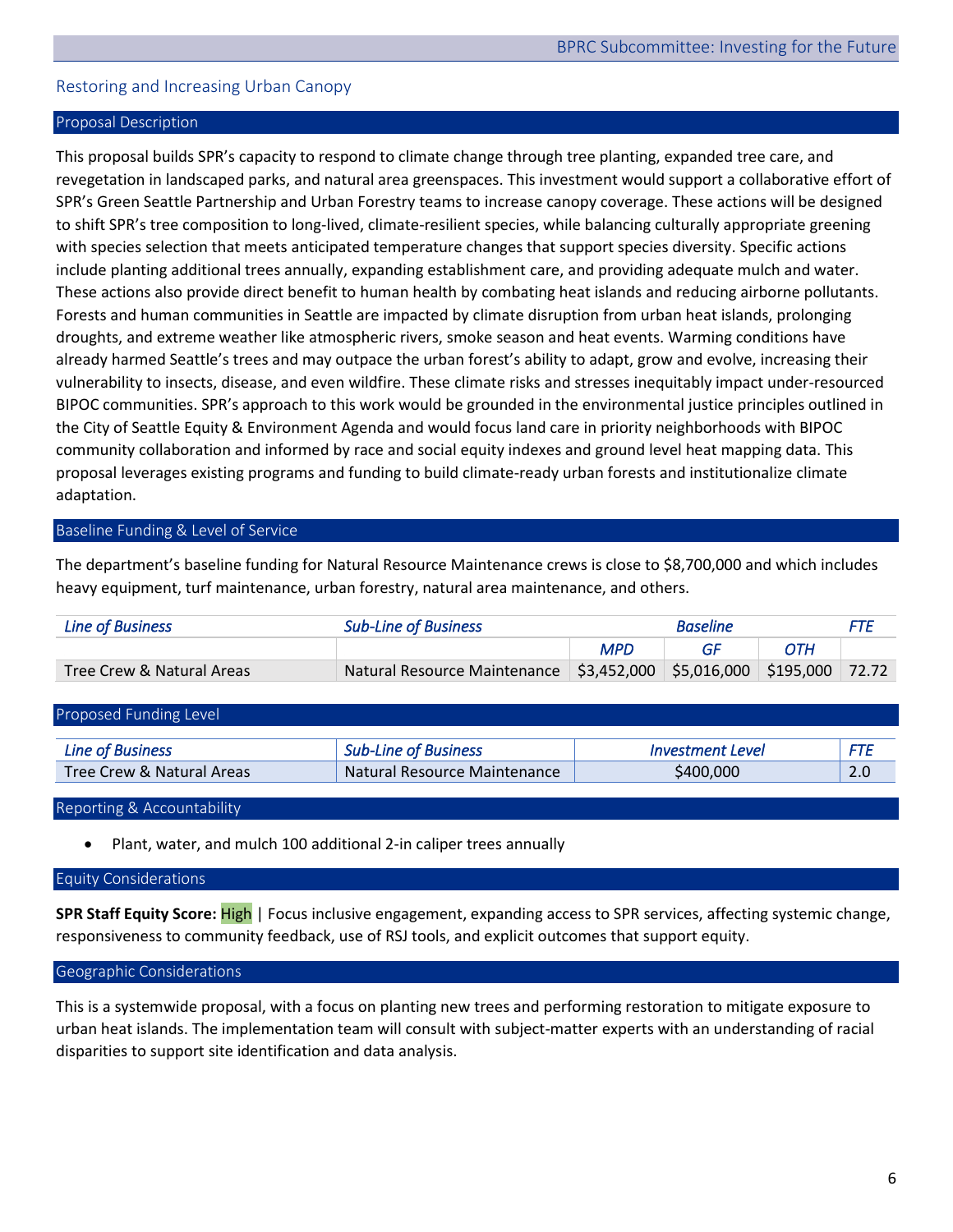# <span id="page-7-0"></span>Sustainable Irrigation Replacement & Upgrade

## Proposal Description

This proposal increases funding to replace SPR's aging irrigation infrastructure before it fails, and to install more efficient and climate-change ready operating equipment that includes weather-based scheduling and leak detection, and funds installation of remote water monitoring systems to provide early and actionable information to better protect the public and conserve resources. SPR irrigates 479 acres with approximately 75% of SPR's irrigation water managed by a central control operating system (overseeing ~120 site systems). This leaves ~200 irrigation systems to evaluate for upgrade, many of which are 30+ years old and will need partial or complete replacements. This proposal would fund necessary periodic technology updates to SPR's central control remote monitoring equipment for irrigation systems and expand remote water use monitoring at non-irrigation sites to identify early signs of water leaks to stop and repair them quickly. Installation of new remote water monitoring would target sites with aging infrastructure (at risk, or history of failure) to detect problems more quickly than Seattle Public Utilities' 30-60 day bill cycle, saving water and money on wasted water. This system supports water conservation by using weather-based scheduling and leak detection and stopping technology and reduces carbon emissions by saving vehicle trips to sites to manually make system adjustments.

#### Baseline Funding & Level of Service

SPR manages a small Irrigation Upgrade and Replacement Program as part of capital major maintenance. This proposal supplements baseline funding to address failing infrastructure and install more environmentally conscious equipment. There is no baseline funding for the installation of remote water monitoring systems. This proposal would create a sustainable funding mechanism to perform the work annually.

| Line of Business                      | <b>Sub-Line of Business</b> |     | <b>Baseline</b> |                          |                          |
|---------------------------------------|-----------------------------|-----|-----------------|--------------------------|--------------------------|
|                                       |                             | MPD | REET            | ОТН                      |                          |
| Asset Management & Life Cycle Program | Irrigation & Drainage       |     | \$200,000       | $\overline{\phantom{0}}$ | $\overline{\phantom{0}}$ |

# Proposed Funding Level *Line of Business Sub-Line of Business Investment Level FTE*  Asset Management & Life Cycle Program | Irrigation & Drainage | \$625,000  $\vert$  0.0

#### Reporting & Accountability

- 5-10 acres of renovation per year
- 5-10 controller upgrades per year
- Working on metric to report on actual water use compared to industry standard estimated use for area

#### Equity Considerations

**SPR Staff Equity Score:** Low | Potential for affecting systemic change through environmental equity actions and use of RSJ tool, but lack of explicit outcomes supporting equity and other equity-focused criteria. Primarily driven by asset condition.

#### Geographic Considerations

This is a citywide proposal, and there is frequently alignment in priority criteria as we look at the Race and Social Equity Index locations, age of systems, and state of repair. Sites with aging infrastructure (i.e., Magnuson, Lake Union Park, older irrigation systems) would be prioritized for installation of remote monitoring systems. As this program expands, it will utilize some of the additional levels of information in the Outside Citywide maps to aid in prioritization, and location within historically underserved areas will be an additional factor in prioritizing new sites for remote water use monitoring.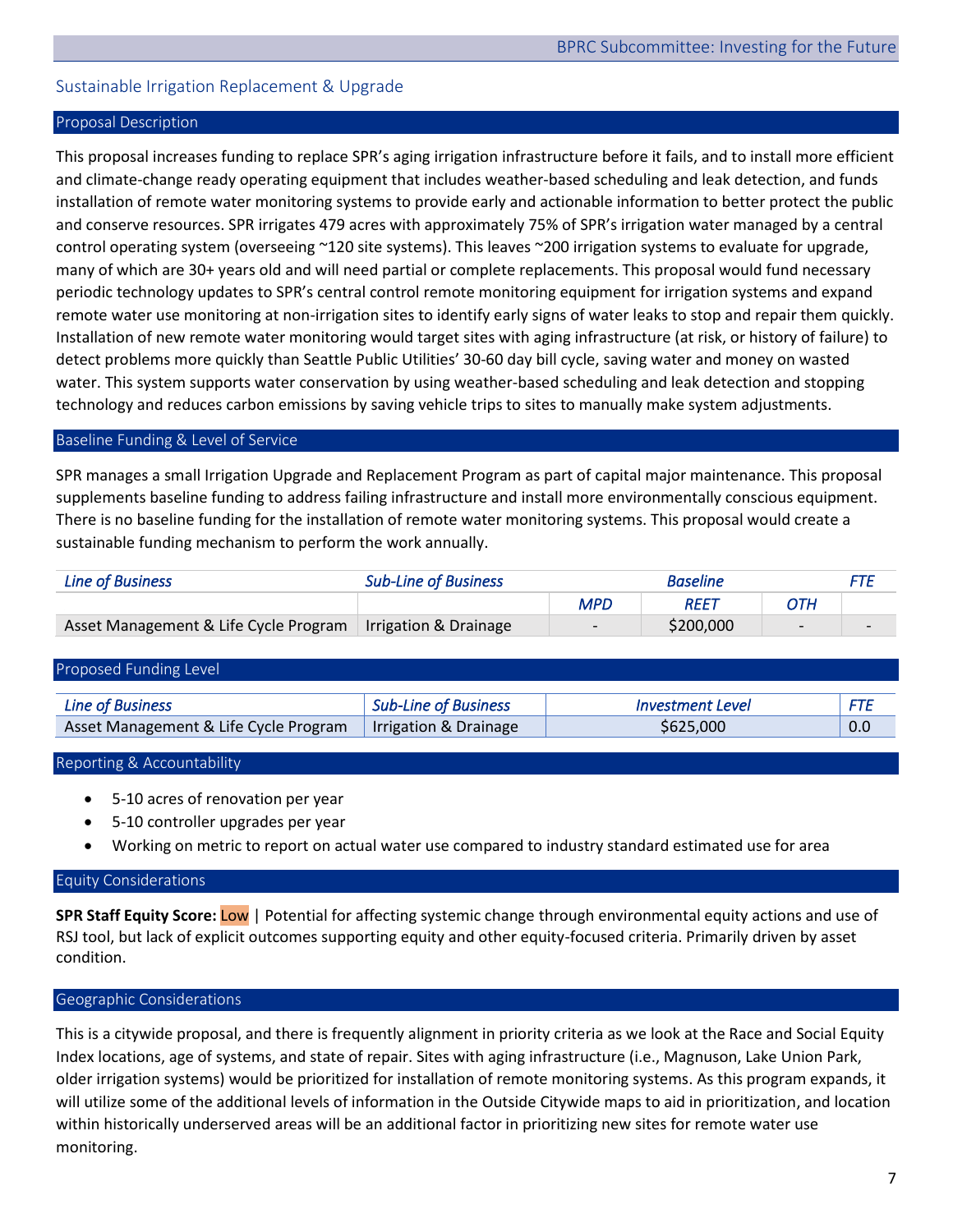# <span id="page-8-0"></span>Water Reuse Partnerships

#### Proposal Description

This proposal would first fund pre-engineering evaluation of 3-4 potential water re-use projects capturing stormwater runoff or rainwater harvest or use in irrigation. This work would be done in partnership with Seattle Public Utilities (SPU) and builds off a 2019 SPR Water Reuse Study. If feasible, future year funding would partially fund capital projects for implementation. Depending on stormwater or water-use-reduction benefit, this program may be able to leverage some outside funding (including through SPU). A typical system for stormwater collection with a new storage tank would collect stormwater runoff during the winter months and reuse irrigation during the summer months. The system would require an underground storage tank, treatment and distribution systems, and site restoration above the tank. This proposal also proposes a Water Reuse Opportunity Fund to support other capital projects under development, where water reuse is possible, but had not been anticipated in the original project scope. For example, if a park development or renovation is required to provide stormwater detention and irrigation, this fund could help connect the two by funding water reuse treatment and distribution system components, such as storage, filtration, and pumps. It could also support much smaller scale water reuse options, such as community requests for cisterns for hand watering nearby plants or partnering with roof replacement and solar panel installation projects to capture roof runoff for landscape irrigation or possibly integrate into building water uses.

#### =Baseline Funding & Level of Service

There is no base budget for stormwater mitigation projects. There is related budget in the Irrigation Upgrade and Replacement Program as shown in the Sustainable Irrigation and Upgrade proposal. Similar to the Sustainable Irrigation and Upgrades proposal, this investment would allow the Capital Planning team to leverage funding with larger capital projects and outside resources.

| Proposed Funding Level                |                             |                                |     |
|---------------------------------------|-----------------------------|--------------------------------|-----|
| Line of Business                      | <b>Sub-Line of Business</b> | <i><b>Investment Level</b></i> | FTF |
| Asset Management & Life Cycle Program | Irrigation & Drainage       | \$590,000                      | 0.0 |

#### Reporting & Accountability

- Reduction potable water used for irrigation at project locations (goal determined in pre-engineering study)
- SPR is exploring a metric on stormwater management volume (to be co-developed with SPU)

#### Equity Considerations

**SPR Staff Equity Score:** Low/Medium | Focus on service equity, the use of RSJ tool, and potential for affecting systemic change through environmental equity actions, but lack of explicit outcomes supporting equity and other equity-focused criteria.

#### Geographic Considerations

Four potential sites for water re-use projects have been identified through existing coordination and planning:

| <b>Potential Early Project Candidates</b> | <b>Race and Social Equity Index Quintile</b> | <b>Council District</b> |
|-------------------------------------------|----------------------------------------------|-------------------------|
| <b>Volunteer Park</b>                     | Lowest Disadvantage                          |                         |
| Green Lake Park                           | Lowest Disadvantage                          | 6                       |
| West Seattle Golf                         | Middle Disadvantage                          |                         |
| <b>Magnuson Park</b>                      | Middle Disadvantage                          | 4                       |

The Water Reuse Opportunity Fund would have the opportunity to reach a broader range of communities as it would be tied to the distribution and prioritization of other capital projects or community requests.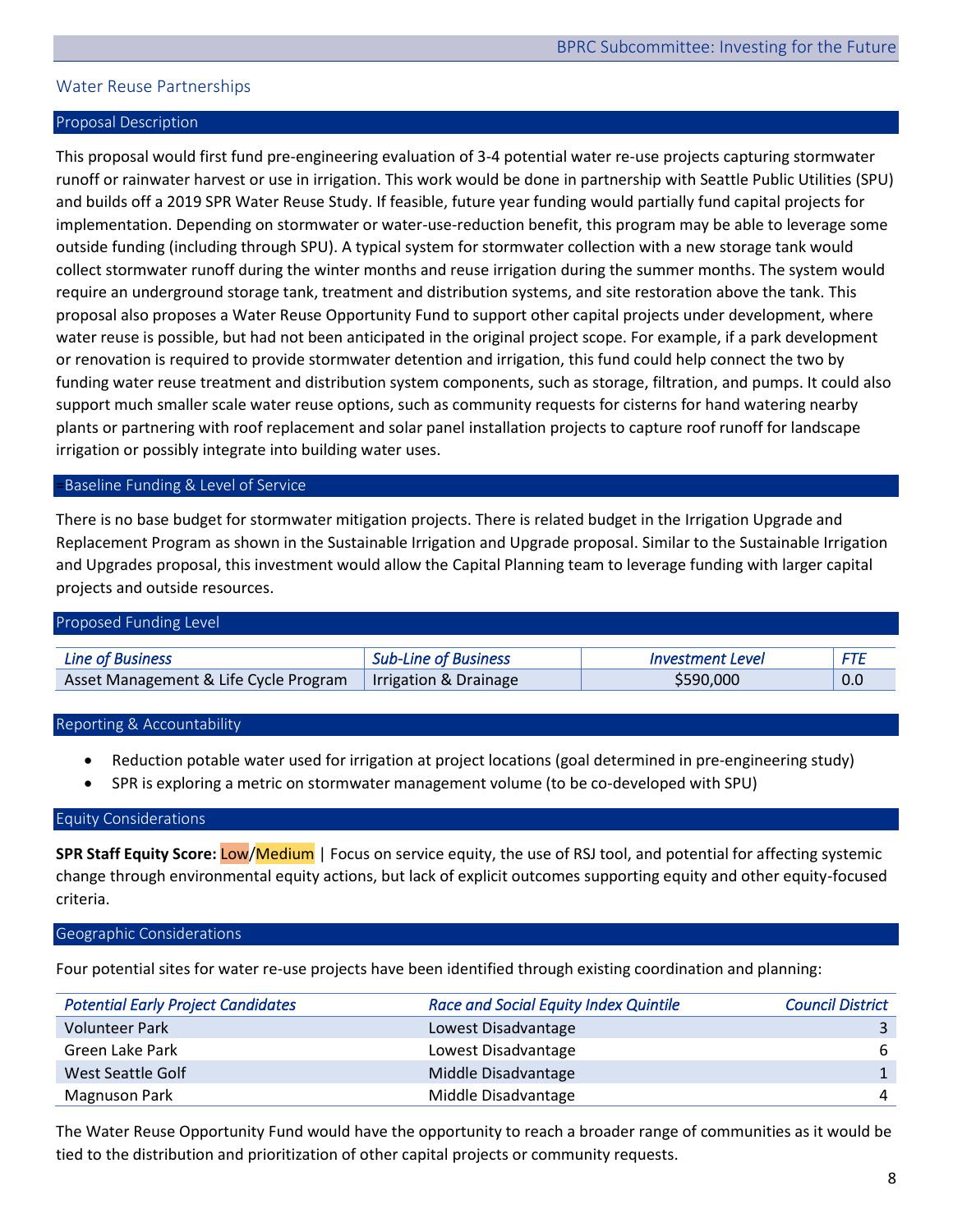# <span id="page-9-0"></span>Building Community Capacity

# Cycle 2 Funding Strategy

A key aspect of doing our work well is ensuring we are partnering with communities we serve to provide technical support, capacity-building tools, and flexible funding to support community priorities. This strategy bolsters these community relationships through improved customer service, expanded outreach and engagement tools, grant-making resources to support community-identified programs and projects, job training opportunities for formerly homeless individuals, and increased food access.

#### Alignment with SPR Strategic Priorities

| 2020-2032 Strategic Plan | $HP9$ = SC4 = SC10 = SC8 = OE6                                       |
|--------------------------|----------------------------------------------------------------------|
| 2022-2024 Action Plan    | Action 6 $\bullet$ Action 14 $\bullet$ Action 15 $\bullet$ Action 17 |

#### Reporting & Accountability

- 10-15 additional grants annually through successful grant programs Recreation for All and Get Moving
- Doubling outreach hours through Community Engagement Ambassador program
- 100% increase in funds available for grant allocations from Equitable Park Development Fund
- 15% annual increase in food harvested and distributed over 2021 baseline
- 200% increase in Seattle Conservation Corps cohort size above current level
- Significant increases in response times to customer inquiries and refund requests

## Relevant Community Input

| 2019 Strategic Plan Engagement                                                                                                                                                                                                                                           | 2021 Action Plan Engagement                                                                                                                                                                                                                                                                                                                                                                                                                                 |
|--------------------------------------------------------------------------------------------------------------------------------------------------------------------------------------------------------------------------------------------------------------------------|-------------------------------------------------------------------------------------------------------------------------------------------------------------------------------------------------------------------------------------------------------------------------------------------------------------------------------------------------------------------------------------------------------------------------------------------------------------|
| Support expressed for expanding Get Moving and<br>Recreation for All programs, generally increase grant<br>resources<br>Reduce language and socio-economic barriers to<br>services<br>Interest in more access to healthy food, nutrition<br>education, and growing space | Continue/expand community-and affinity-group led<br>activities and expand opportunity for community<br>partnerships in program development and delivery<br>Clarify and improve pathways for community-<br>identified projects to be funded<br>Improve community engagement, particularly with<br>BIPOC, through relationship-based approach<br>Leverage partnerships to increase access to food and<br>urban agriculture activities, particularly for BIPOC |
|                                                                                                                                                                                                                                                                          | organizations                                                                                                                                                                                                                                                                                                                                                                                                                                               |

#### Equity Considerations

This strategy builds on some of SPR's flagship investments that deepen our commitment to equitable service delivery. This strategy builds capacity for flexible funding to support culturally relevant recreation and fitness programs, multilingual, relationship-based outreach strategies, community-supported capital projects, access to growing space for food, and a program specifically designed to provide job training to individuals experiencing homelessness. All of these have a concerted focus on operating in and partnering with historically underserved and minoritized communities.

## Proposed Investments

Formalizes and expands SPR's Community Engagement Ambassador program, increases grant resources available through the Recreation for All and Get Moving programs and supports program administration, expands the Seattle Conservation Corps, provides additional capacity to form community partnerships to grow and distribute nutritious food on SPR land, and increases resources available for the new Equitable Development Fund (formerly Major Projects Challenge Fund).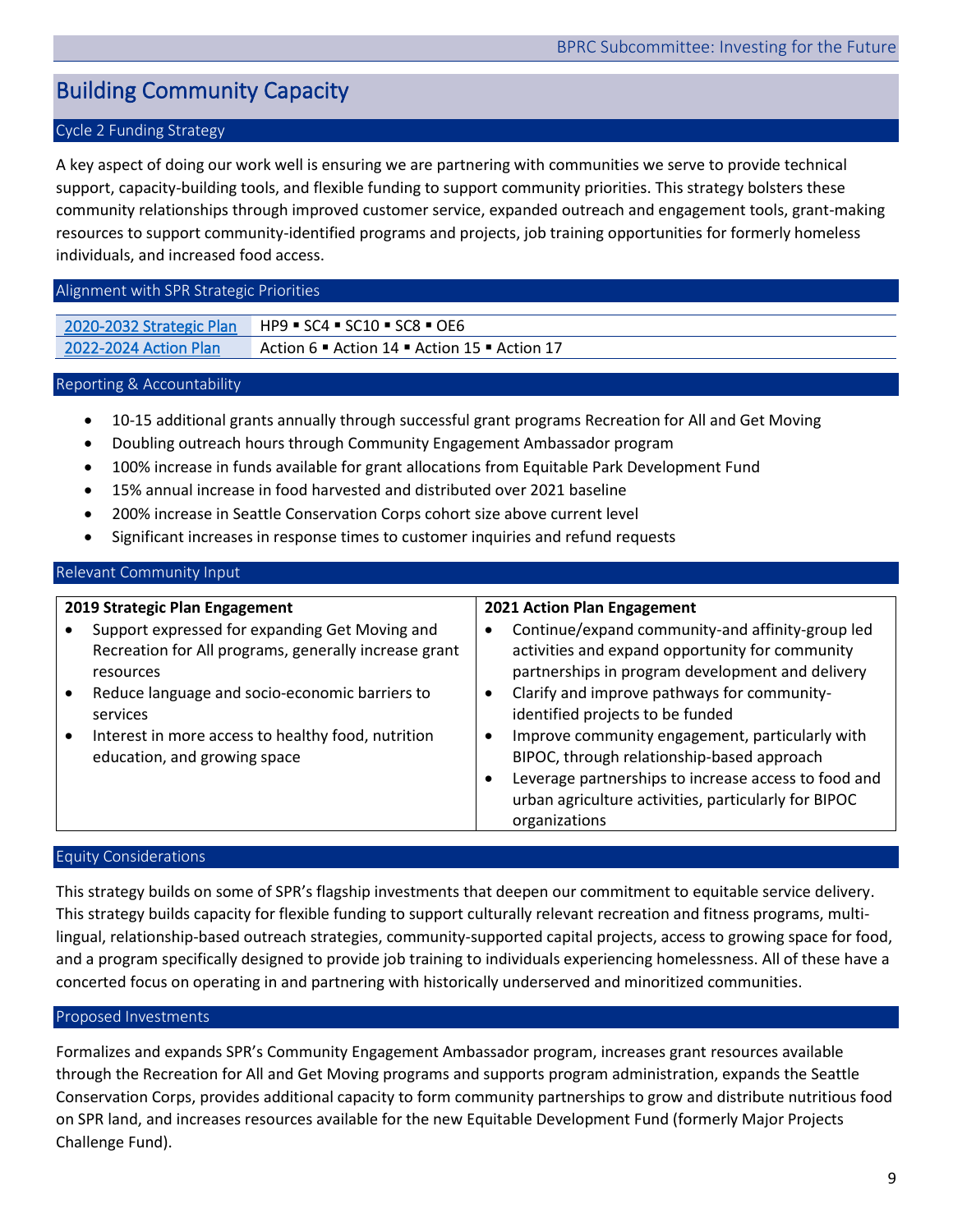|                                      | <b>Total</b>                        | \$3,355,000             | 13.0       |
|--------------------------------------|-------------------------------------|-------------------------|------------|
| Seattle Conservation Corps Expansion | <b>Administration &amp; Support</b> | \$1,050,000             | 4.0        |
| <b>Urban Food Systems</b>            | Tree Crew & Natural Areas           | \$700,000               | 6.0        |
| <b>Equity Fund Increment</b>         | Capital Development & Improvement   | \$1,000,000             | 0.0        |
| Inclusive Outreach & Engagement      | Activation                          | \$605,000               | 3.0        |
| <b>Proposed Expansion</b>            | <b>Line of Business</b>             | <b>Investment Level</b> | <b>FTE</b> |

Other Considerations *(ideas or investments not currently included in strategy)* 

Further expansion of Recreation for All and Get Moving grant programs; expansion of Arts in Parks program.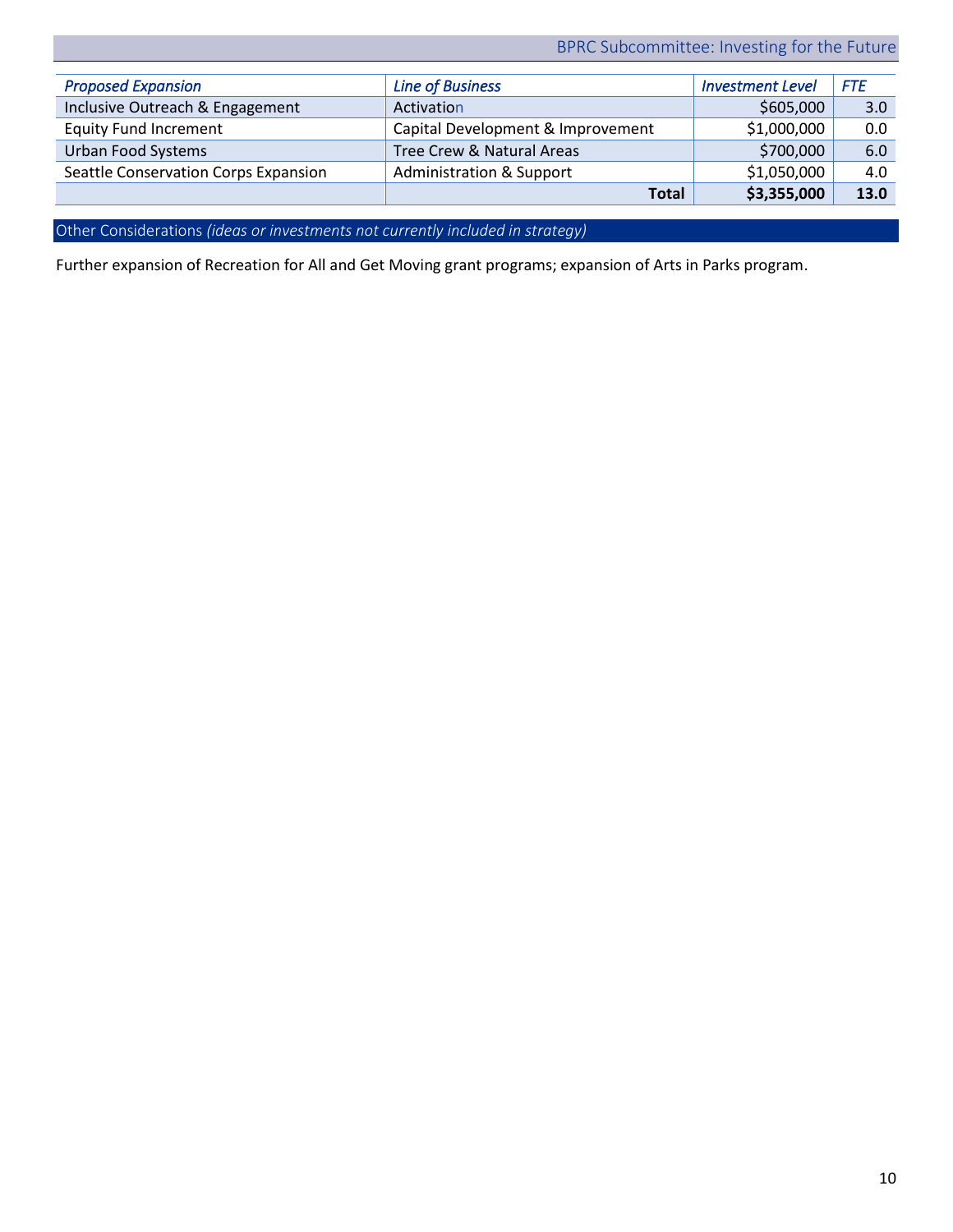# <span id="page-11-0"></span>Inclusive Outreach & Engagement

## Proposal Description

This proposal builds on SPR's successful Recreation for All, Get Moving, and Community Engagement Ambassador (CEA) programs by increasing grant allocations and staff time devoted to inclusive engagement, training, and outreach. Get Moving and Recreation for All are two grants programs that provide innovative, culturally relevant, free programming to immigrants and refugees, communities of color, and low-income people through partnerships with diverse communitybased organizations. Between 2017 and 2019, grant requests exceeded funds by an average of \$430,000 each year. This proposal increases resources available for annual grant allocations and additional support for grant administration. The CEA program has been integral to the success of these grants programs by providing technical assistance to grant applicants and recipients and program participants. CEAs are diverse community leaders who collectively speak up to 15 languages who serve as the main resource for inclusive outreach, translations, and interpretation for these programs in addition to other SPR projects and initiatives. The program has been in pilot mode since 2016, funded by repurposing dollars earmarked for marketing to this more transformative outreach and engagement model. This proposal provides more stable funding to increase program capacity and support coordination and training.

#### Baseline Funding & Level of Service

This proposal would fund an additional \$200,000 of grant awards and provide supplemental staffing for the team overseeing 7 grant programs and administering 125 - 150 grants annually. ~\$405,000 would add 3 FTE to the team and support additional CEA outreach hours in up to 15 languages. The related base budget for expansions to Get Moving and Rec For All are detailed below. Currently, here are no dedicated resources for CEAs.

| <b>Line of Business</b> | <b>Sub-Line of Business</b>     | <b>Baseline</b> |           | FTE                      |     |
|-------------------------|---------------------------------|-----------------|-----------|--------------------------|-----|
|                         |                                 | <b>MPD</b>      | GF        | OTH                      |     |
| Activation              | <b>Activation (Get Moving)</b>  | \$456,000       | \$379,000 | \$160,000                | 7.0 |
| Activation              | <b>Activation (Rec for All)</b> | \$540,000       | \$200,000 | $\overline{\phantom{a}}$ | 1.0 |

Proposed Funding Level *Line of Business Sub-Line of Business Investment Level FTE*  Activation | Activation | \$605,000 | 3.0

#### Reporting & Accountability

- 10-15 more annual Rec for All and Get Moving grants (above 2019 base of 40 grants, contracts, and projects).
- Doubling outreach hours through CEA program (2019 baseline of 3000 hours; 2023 goal of 6000).

#### Equity Considerations

**SPR Staff Equity Score:** High | Cited record of and plan to expand inclusive engagement, expanding access to SPR services, affecting systemic change, responsiveness to community feedback, use of RSJ tools, and explicit outcomes that support equity.

#### Geographic Considerations

This is a system-wide proposal, as grant recipients and CEAs operate throughout Seattle. Get Moving programming focuses in neighborhoods with Health Disparity Indicators of 20% or higher in the categories of "no physical activity" and "rates of obesity", as defined in the 2014 King County Public Health Survey. Recreation for All programs or events must be held in City of Seattle Parks and Recreation community centers, parks, or facilities in neighborhoods where health and enrichment disparities are prevalent and serve priority populations and communities including adults, LGBTQIA+, immigrant and refugee populations, people of color, and people with disabilities.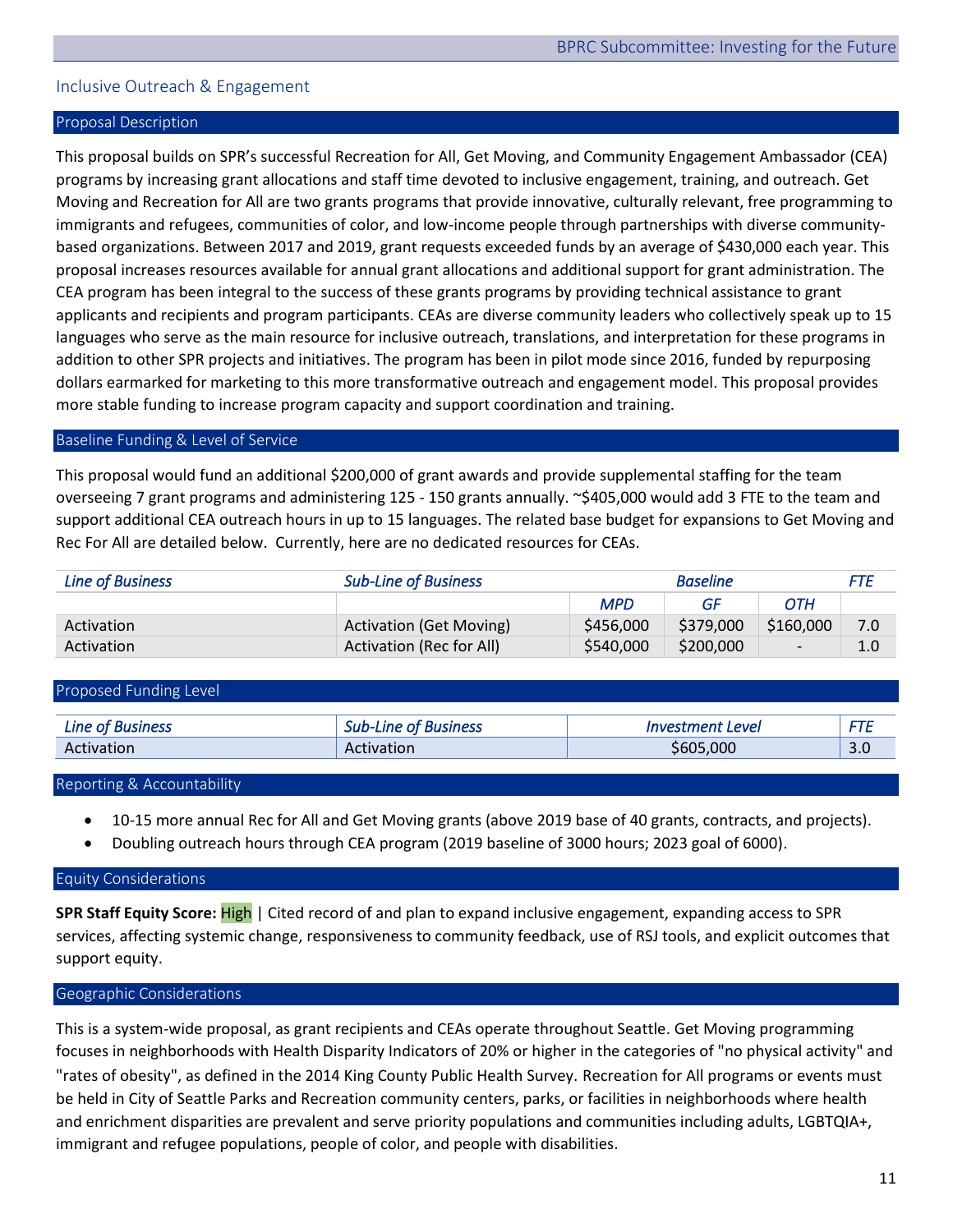# <span id="page-12-0"></span>Equity Fund Increment

### Proposal Description

This proposal is to expand the resources available for the Equitable Park Development Fund (EPDF, formerly Major Projects Challenge Fund) focused on partnering with communities to make improvements to parks and facilities in neighborhoods that have a history of racial disparities in access to green space and in safety from environmental harms. This investment would also help build capacity to ensure that the voices of those communities are heard, and their needs are met. There should be no match required.

# Baseline Funding & Level of Service

The Major Projects Challenge Fund was converted into the Equitable Park Development Fund in the 2022 Adopted Budget. Of the \$1.8 million funding allocated for this fund in Cycle 1 (in 2022 dollars), \$300,000 were redirected to fund two dedicated positions to support community engagement and capacity building. Resources available to support projects would be \$1.5 million with \$500,000 allocated by SPR to support initial feasibility work or implement small, responsive improvements in collaboration with community and \$1 million allocated through a granting process.

| Proposed Funding Level            |                             |                         |     |  |
|-----------------------------------|-----------------------------|-------------------------|-----|--|
| <b>Line of Business</b>           | <b>Sub-Line of Business</b> | <b>Investment Level</b> | FTF |  |
| Capital Development & Improvement | <b>Equity Fund</b>          | \$1,000,000             | 0.0 |  |
|                                   |                             |                         |     |  |

## Reporting & Accountability

- This level of investment would result in a 100% increase in funds available for grant allocations over the base.
- Parameters for funding decision (i.e., size of grants, selection criteria, frequency of application cycles) will be developed by the new program staff in partnership with the BPRC. These parameters will directly impact annual reporting and metrics.

## Equity Considerations

Rethinking the MPCF affords SPR and the BPRC an opportunity to better align this initiative with the City's Race and Social Justice goals and SPR's Pathway to Equity. Consistent with the City's initiatives, we must be thoughtful and intentional as we look to fund investments in parks and park facilities, helping to ensure that they don't increase displacement risk for residents. As we seek to improve SPR's facilities and address environmental disparities, we must simultaneously work to expand capacity and increase our connections to these neighborhoods and communities. Communities must be supported to thrive in place with better access to recreation and services through continued investment in parks and park facilities that serve the communities within which they are located.

#### Geographic Considerations

There are several known project candidates identified by community groups that could be excellent candidates for funding this program within the first years as the mechanics of grant cycles and selection processes are being finalized:

| <b>Potential Early Project Candidates</b> | <b>Race and Social Equity Index Quintile</b> | <b>Council District</b> |
|-------------------------------------------|----------------------------------------------|-------------------------|
| Garfield Playfield (Super-block) Project  | Second Highest Disadvantage                  |                         |
| Little Brook Park Renovation              | Highest Disadvantage                         |                         |
| Marra-Desimone Play Area Development      | Highest Disadvantage                         | 1                       |
| Rainier Beach Playfield Skatepark         | Highest Disadvantage                         | $\mathcal{P}$           |

See "Equitable Development Fund" layer on Potential Cycle 2 Park District Capital Investments map for the distribution of potential sites for these investments throughout Cycle 2.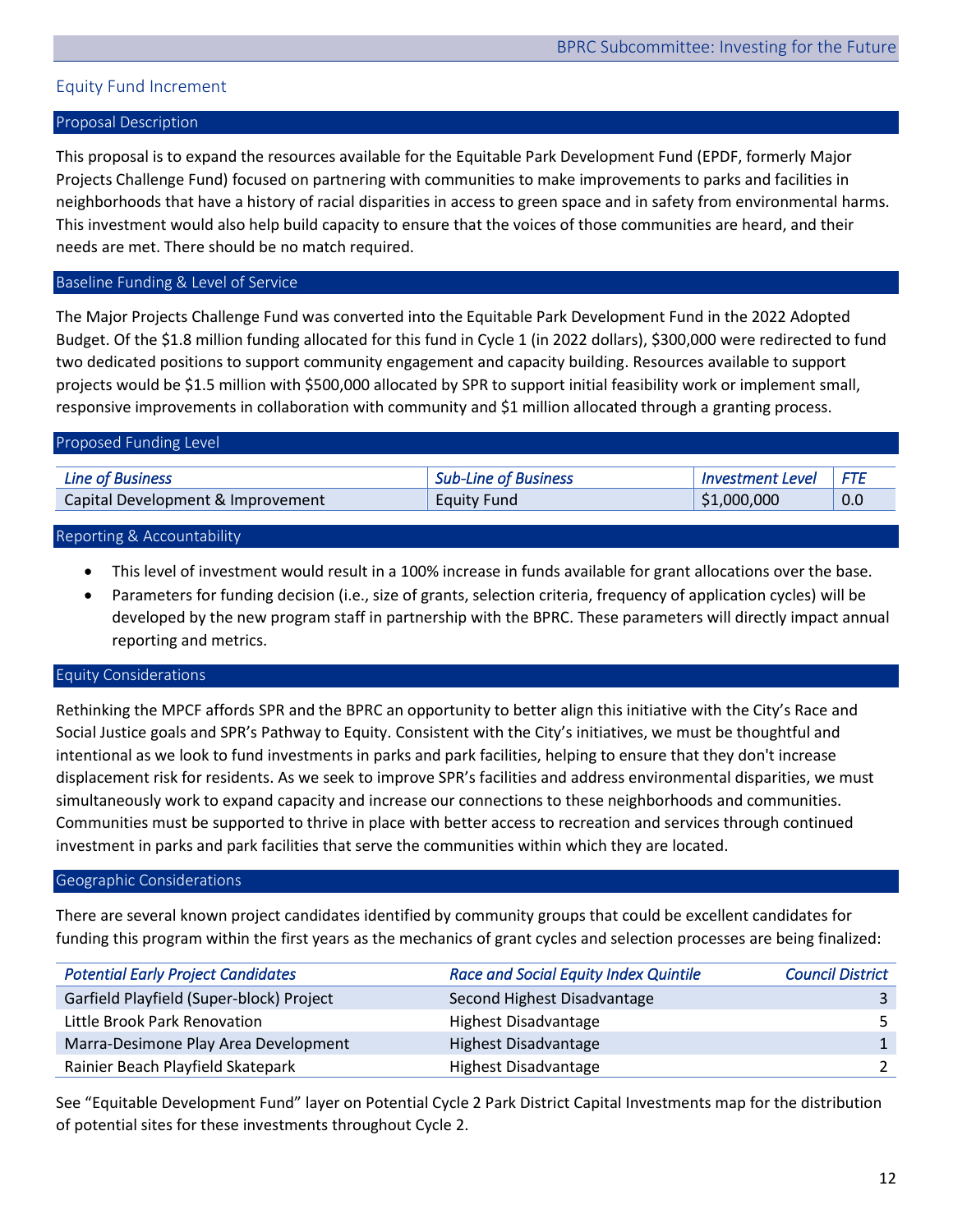# <span id="page-13-0"></span>Urban Food Systems

#### Proposal Description

SPR's Urban Food Systems Program (UFS) currently supports 8 community gardens and 20 public orchards located on SPR managed land throughout Seattle with potentially new gardens (with fruit trees) constructed in the coming three years. This proposal adds staffing capacity and non-personnel resources to the program, which has not had a budget devoted exclusively to its landscape assets in over a decade. This proposal adds a dedicated team to maintain SPR orchards and community gardens, assist with harvesting and distribution of food and fruits. This base of maintenance support will provide capacity to community-based operating partners who provide programming at these sites and increase opportunities to expand these partnerships. It will also enable staff to begin developing and refining the comprehensive curriculum mentioned to support internal organizational partners who perform landscape maintenance duties and implement programming at SPR gardens and orchards, and bolster work performed by external community partners who perform programming work. This curriculum would be informed by a Total Tree Care Framework, integrated pest management strategies, volunteer support procedures, and environmental programming development and implementation principles. Additional harvesting capacity will also reduce on-site composting and food waste.

#### Baseline Funding & Level of Service

There is no dedicated maintenance funding to support these landscape assets. The program is managed as part of PED's Finance and Performance Team.

| Proposed Funding Level    |                              |                         |       |  |  |
|---------------------------|------------------------------|-------------------------|-------|--|--|
| <b>Line of Business</b>   | <b>Sub-Line of Business</b>  | <b>Investment Level</b> | l FTF |  |  |
| Tree Crew & Natural Areas | Natural Resource Maintenance | \$700,000               | 6.0   |  |  |

Reporting & Accountability

- 15% annual increase in food harvested and distributed over 2021 baseline (from 8,400 lbs to 9,700+ lbs)
- Reporting garden sites added and operating partnerships formed with community organizations

#### Equity Considerations

**SPR Staff Equity Score:** High | Cited record of and opportunity to expand inclusive engagement, expanding access to SPR services, affecting systemic change, responsiveness to community feedback, use of RSJ tools, and explicit outcomes that support equity.

#### Geographic Considerations

This is a systemwide proposal, as SPR's community gardens and orchards are spread throughout the city.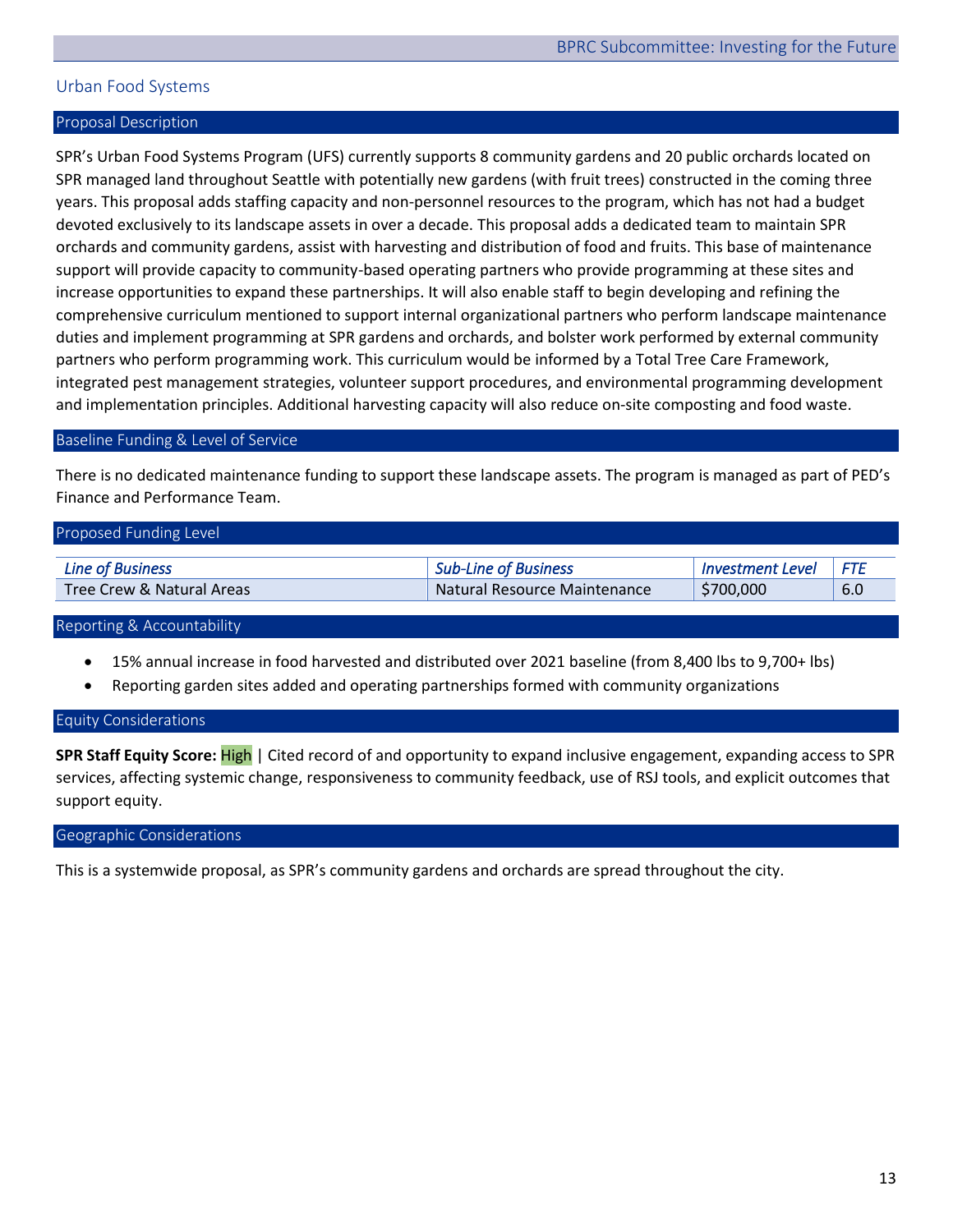# <span id="page-14-0"></span>Seattle Conservation Corps Expansion

## Proposal Description

This proposal supports expanding the size of the Seattle Conservation Corps (SCC) to meet a higher need for employment and training for homeless adults. The one-year SCC program provides homeless adults with the opportunity to learn and work in a structured program while receiving case management services, house stabilization, education, and job placement assistance. SCC serves new clients each year who become temporary SPR employees joining SPR work crews. This proposal expands the number of participants the SCC program can offer training and support to by building capacity in key program components, including adding supervisor positions and strategic staff support. Limited supervisory support and impacts related to the pandemic and COVID restrictions has resulted in a 50% reduction in SCC members (from a pre-pandemic baseline of about 50 members to 25 currently). This proposal would add resources to support additional expansion to up to a total of 65 members. These expansion efforts will not be possible without sustainable contractual work at about \$50,000 per year per Corps member to cover wages and supplies. The SCC currently contracts with partner agencies including the Human Services Department, Seattle Department of Transportation, Seattle Public Utilities, Seattle City Light, and the Department of Finance and Administrative Services on work projects that generate revenue to offset program costs. SPR has identified opportunities to support contract work of approximately \$750K to support the increase to 65 SCC members.

#### Baseline Funding & Level of Service

The base level of resources supporting the Seattle Conservation Corps (SCC) is almost \$4,300,000 with most coming from project revenue which enables the program to serve roughly 50 members annually (prior to the pandemic).

| <b>Line of Business</b>  | <b>Sub-Line of Business</b> | <b>Baseline</b> |    | FTE                   |       |
|--------------------------|-----------------------------|-----------------|----|-----------------------|-------|
|                          |                             | <b>MPD</b>      | GF | ОТН                   |       |
| Administration & Support | Seattle Conservation Corps  | \$590,000       |    | \$315,000 \$3,365,000 | 18.55 |

| Proposed Funding Level              |                                   |                  |     |
|-------------------------------------|-----------------------------------|------------------|-----|
| <b>Line of Business</b>             | <b>Sub-Line of Business</b>       | Investment Level |     |
| <b>Administration &amp; Support</b> | <b>Seattle Conservation Corps</b> | \$1,050,000      | 4.0 |

#### Reporting & Accountability

- Return to pre-pandemic enrollment levels (50) and then add an additional capacity of 15 enrollees.
- Annual reporting on the performance measures the SCC currently tracks:
	- o number who completed the program
	- o number of of participants obtaining employment for at least 90 days
	- o number who obtained secured housing,
	- o number of projects completed by the SCC members

#### Equity Considerations

**SPR Staff Equity Score:** High | Cited record of inclusive engagement, expanding access to SPR services, affecting systemic change, responsiveness to community feedback, use of RSJ tools, and explicit outcomes that support equity.

#### Geographic Considerations

This is a Citywide proposal, as SCC members conduct work not only on SPR's assets and facilities, but those owned and operated by a range of other City departments (listed above).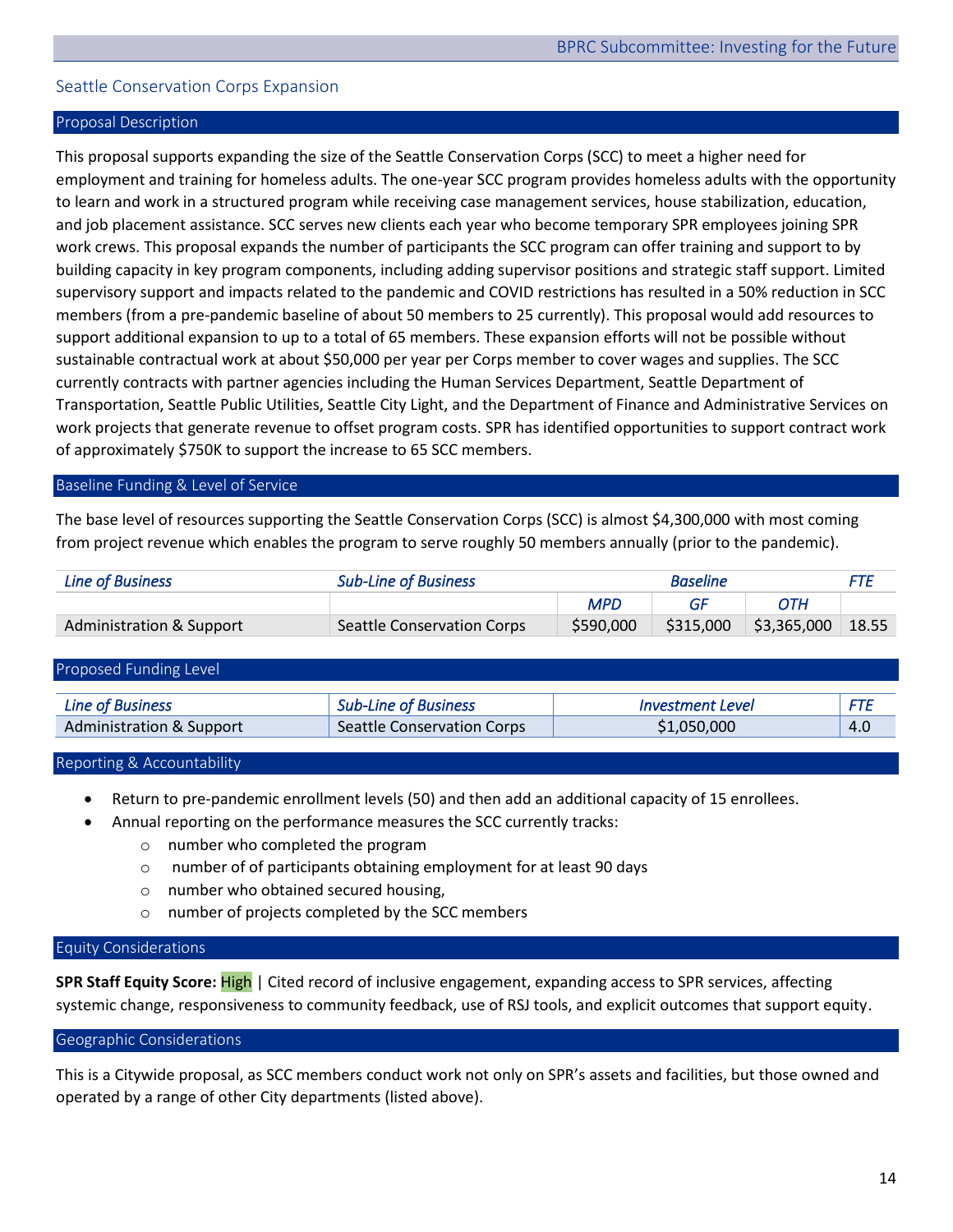# <span id="page-15-0"></span>Developing & Enhancing Park Assets

# Cycle 2 Funding Strategy

As Seattle continues to exceed all growth projections, our parks and amenities continue to serve a larger population. This strategy helps SPR ensure we are looking for opportunities to meet growing demand for open space and recreation amenities in addition to shoring up our existing level of service.

#### Alignment with SPR Strategic Priorities

[2020-2032 Strategic Plan](https://www.seattle.gov/Documents/Departments/ParksAndRecreation/PoliciesPlanning/SPR_Strategic_Plan.03.27.2020.pdf) | HP5 · HP8 · HE10 · OE8 · OE9 [2022-2024 Action Plan](https://www.seattle.gov/Documents/Departments/ParksAndRecreation/BRPC/2022-2024%20Action%20Plan_031022.pdf) Action 24

#### Reporting & Accountability

- Full or phase 1 development of 7 new land-banked sites and Smith Cove by cycle-end.
- Almost 40% increase in ongoing acquisition funding available for leverage with external sources.

#### Relevant Community Input **2019 Strategic Plan Engagement** • Add more green space through acquisitions and preserve/enhance access to existing open space • Improve existing parks and recreation facilities, including by repairing pools and community centers **2021 Action Plan Engagement** • Prioritize enhancements on existing property to avoid needing to purchase a lot of new acreage • Parks and open spaces by far most used amenities during the pandemic

• Develop more new parks

• Redevelop Green Lake & Lake City Community Centers

#### Equity Considerations

Though considerations of equity will play a role in how these projects are sequenced, equity is not a primary driver of this package of investments. Park development projects reference properties SPR acquired and initiated some degree of planning and design. Acquisition decisions focus on SPR's gap analysis of park and green space access, though some acquisitions are opportunity-based.

#### Proposed Investments

Fund development of new parks at additional parcels acquired since 2016, develops the second phase of Smith Cove Park, and increases funding available for parkland acquisition to leverage external funding (i.e., King County Conservation Futures).

| <b>Proposed Expansion</b>                                            | <b>Line of Business</b> | <b>Investment Level</b> | FTE |
|----------------------------------------------------------------------|-------------------------|-------------------------|-----|
| New Park Development<br>Capital Development & Improvement            |                         | \$2,400,000             | 0.0 |
| Smith Cove Phase 2 (annualized)<br>Capital Development & Improvement |                         | \$1,000,000             | 0.0 |
| <b>Replenish Acquisition Funding</b>                                 | Acquisition             | \$500,000               | 0.0 |
| Pre-Commitments: See Context Summary                                 | Multiple                |                         | 0.0 |
|                                                                      | <b>Total Ongoing</b>    | \$3,900,000             |     |

## Other Considerations *(ideas or investments not currently included in strategy)*

Rebuilding or building new recreation facilities (except those outlined in pre-commitments), building new off-leash areas or P-Patches.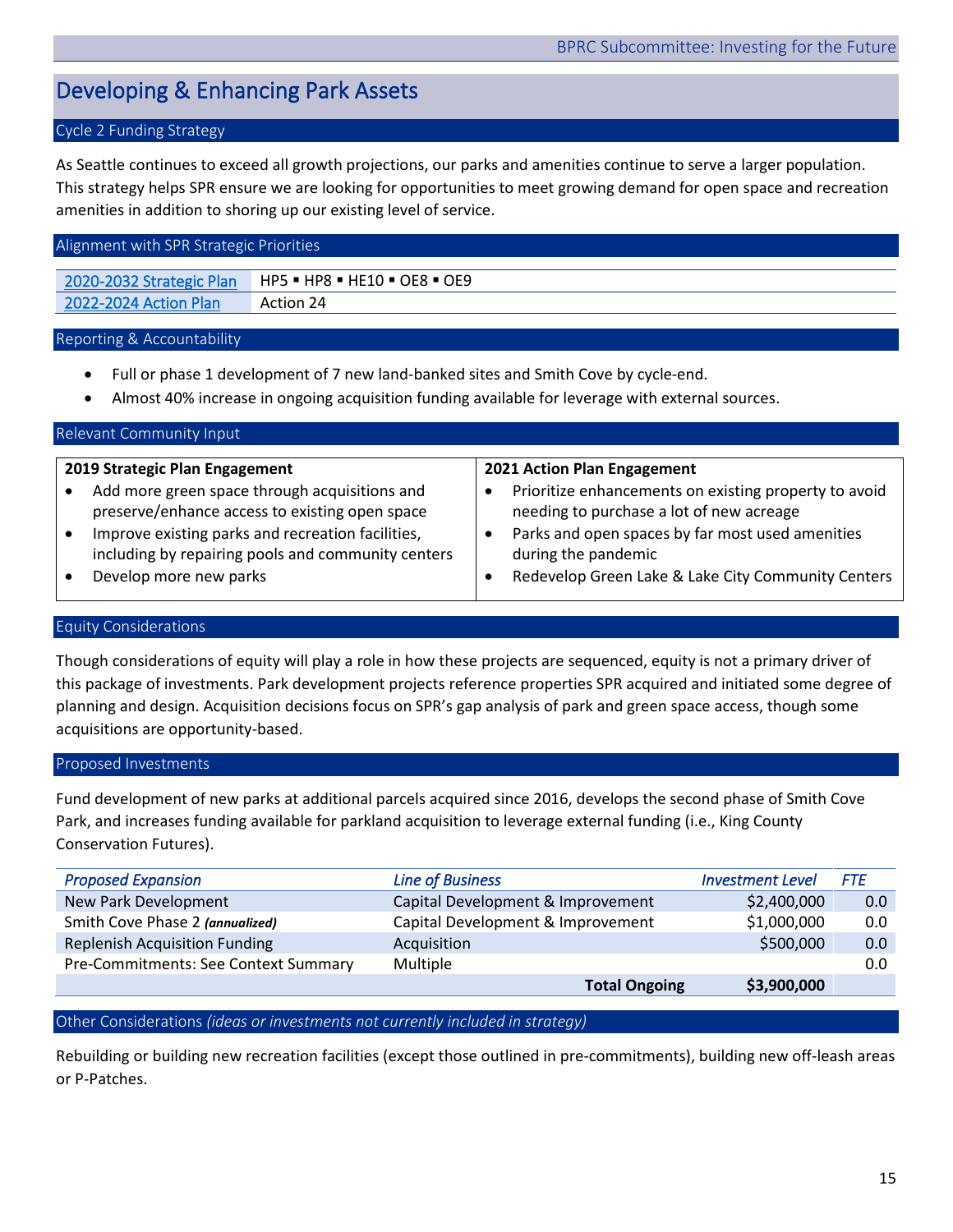# <span id="page-16-0"></span>New Park Development

# Proposal Description

This proposal would provide funding for SPR to continue work at 8 land-banked sites for which planning, design, engagement work or coordination is currently underway (see locations in Geographic Considerations section below). This level of funding would also support preliminary planning for an additional 9 land-banked sites to be considered for other funding or later funding. Learning from Cycle 1 experience, this proposal also includes a small annual increment of \$100,000 to make short term enhancements to sites with a longer development timeline to reduce the risk of adverse activity and increase benefit of the site to the surrounding community in the interim period. Several of the sites proposed for development depend on collaboration with partners including Seattle Public Utilities, Seattle Department of Transportation, and Seattle Public Schools, which may impact project timing. If these projects are delayed, SPR may consider moving up some of the 9 other land banked sites for development in Cycle 2. NOTE: If this proposal is prioritized, an additional increment would be required for Operations and Maintenance.

#### Baseline Funding & Level of Service

In Cycle 1, the Park District provided a total of \$25.6 million over 5 years (average of \$5.1 million/year) to support the development of 14 land-banked sites. Given COVID-related funding realignments, these resources supported the development of 9 sites, with 5 sites deferred. There are currently no resources in SPR's capital budget to develop additional land-banked sites.

| Proposed Funding Level            |                             |                         |     |  |  |
|-----------------------------------|-----------------------------|-------------------------|-----|--|--|
|                                   |                             |                         |     |  |  |
| <b>Line of Business</b>           | <b>Sub-Line of Business</b> | <b>Investment Level</b> | FTF |  |  |
| Capital Development & Improvement | New Park Development        | \$2,400,000             | 0.0 |  |  |

Reporting & Accountability

- Full or phase 1 development of 7 sites funded in Cycle 2 (some may open in Cycle 3)
- 1 site completing planning and preliminary design in Cycle 2

#### Equity Considerations

Sites proposed were selected based on an analysis of existing gaps in open space, race and social equity, and consideration the potential adverse effects of remaining in their current state.

#### Geographic Considerations

Sites proposed for development in Cycle 2 include:

| <b>Potential Early Project Candidates</b>        | <b>Race and Social Equity Index Quintile</b> | <b>Council District</b> |
|--------------------------------------------------|----------------------------------------------|-------------------------|
| 1125 Harvard Ave New Park Development (phase 1)  | Lowest Disadvantage                          |                         |
| Bitter Lake Reservoir Park Development (phase 1) | <b>Highest Disadvantage</b>                  |                         |
| Cayton Corner Park Development (full)            | Second Highest Disadvantage                  |                         |
| Duwamish Waterway Park Expansion (phase 1)       | <b>Highest Disadvantage</b>                  |                         |
| Gateway Park North Park Development (full)       | Middle Disadvantage                          |                         |
| Lake City Floodplain Park Development (full)     | Second Highest Disadvantage                  |                         |
| Terry Pettus Park Addition (full)                | Lowest Disadvantage                          | 4                       |

These sites are included on the "New Park Development" layer of the Potential Cycle 2 Park District Capital Investments map.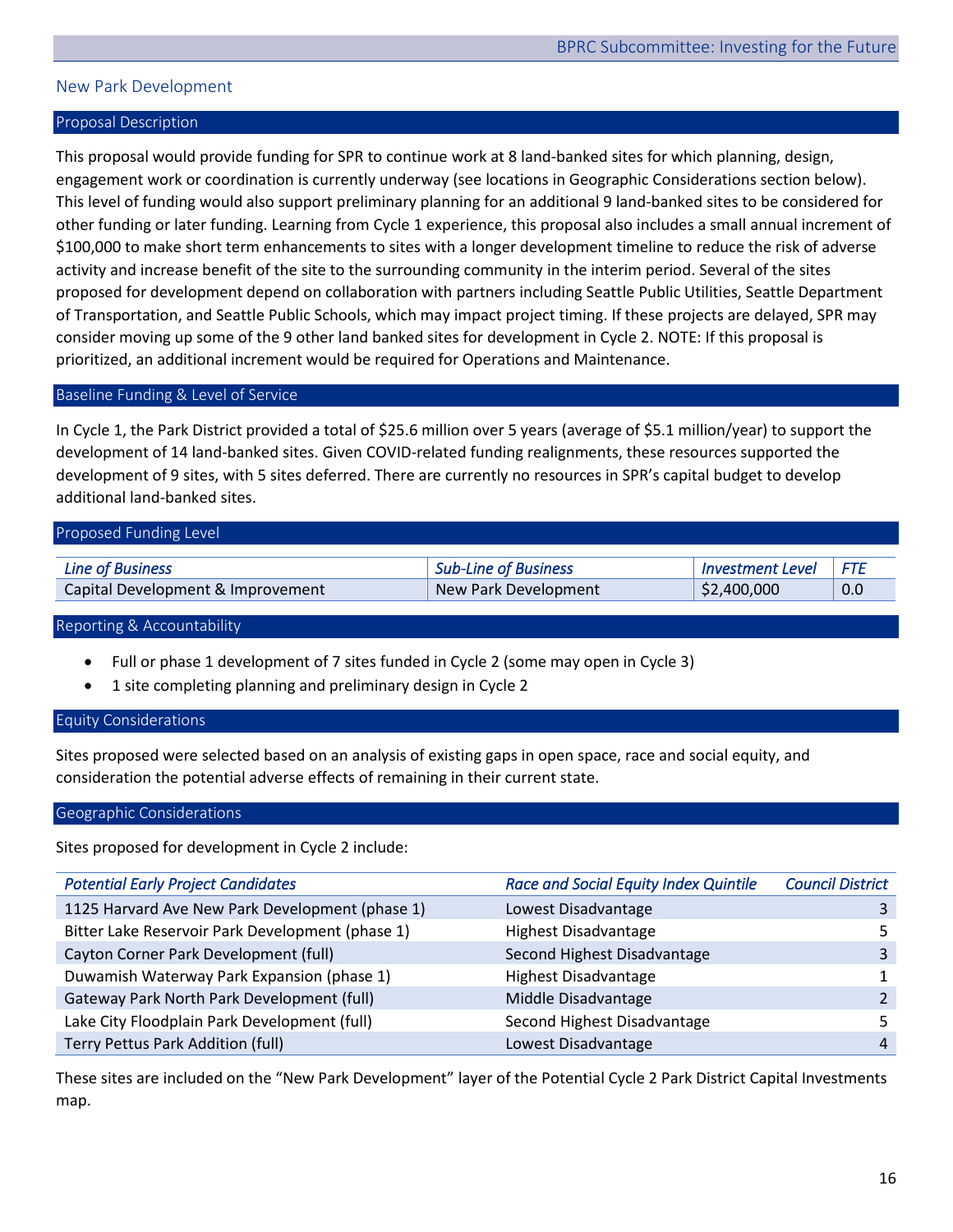# <span id="page-17-0"></span>Smith Cove Phase 2

## Proposal Description

This proposal would fund development of Phase 2 of Smith Cove Park (the east parcel of the park), including a lawn, restroom, picnic areas and shelters, volleyball courts, beach access, a play area, and accessible pathways between these amenities. NOTE: If this proposal is prioritized, an additional increment would be required for Operations and Maintenance.

# Baseline Funding & Level of Service

There is not currently any funding allocated for this project. SPR is proposing to consider Phase 1 of Smith Cove Park development a "pre-commitment," since it was deferred from Cycle 1.

| Proposed Funding Level            |                      |                         |     |  |  |  |
|-----------------------------------|----------------------|-------------------------|-----|--|--|--|
|                                   |                      |                         |     |  |  |  |
| <b>Line of Business</b>           | Sub-Line of Business | <b>Investment Level</b> | FTE |  |  |  |
| Capital Development & Improvement | Park Improvements    | \$1,000,000             | 0   |  |  |  |
|                                   |                      | (annualized)            |     |  |  |  |

Reporting & Accountability

• Smith Cove Phase 2 developed in Cycle 2.

# Equity Considerations

This site is located in a part of the city at second lowest level of disadvantage on the City's Race and Social Equity Index (i.e., not an equity focus area for the department).

#### Geographic Considerations

This location is viewable on the "Smith Cove Phase 2" layer of the Potential Cycle 2 Park District Capital Investments map.